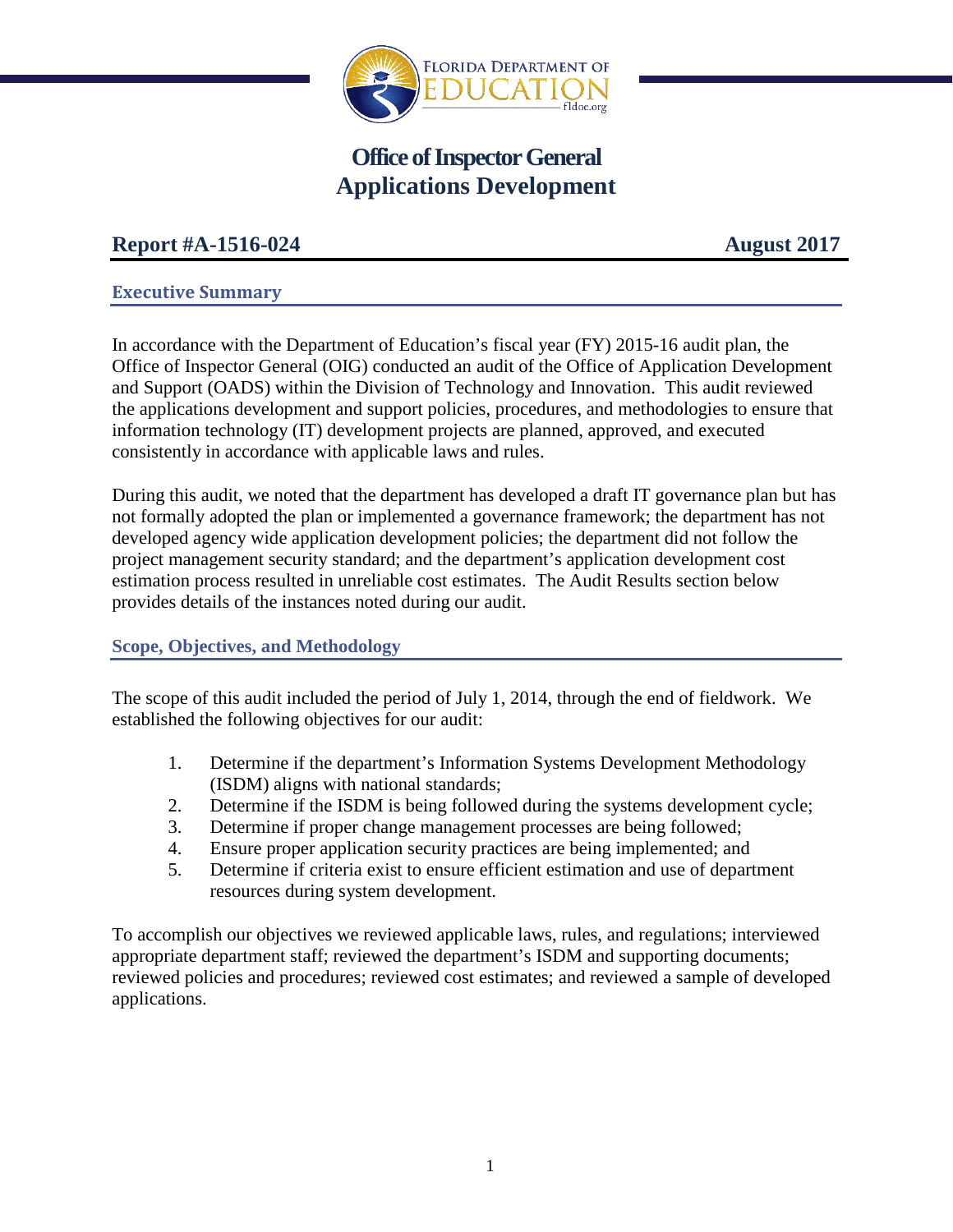#### **Background**

The Office of Application Development and Support (OADS) within the Division of Technology and Innovation provide internal information technology (IT) consulting services to department offices. OADS is responsible for systems development, systems support, data administration, and web development. OADS also establishes enterprise wide standards relative to these services.

OADS works in partnership with its customers to identify needs and develop applications that support their business functions. OADS currently manages 362 applications. On March 14, 2013, the Chief Information Officer approved the Information Systems Development Methodology (ISDM). The ISDM or System Development Life Cycle (SDLC) provides a set of processes, standards, and best practices to be used in the development of software applications. These processes include project initiation, planning, design, development, testing, and implementation. The methodology ensures that all projects are developed with consistent standards and ensures system continuity.

The purpose of the IT Project Management Standard is to specify requirements for compliance with the department's information technology policies, other department policies, and applicable laws and regulations. The standard describes the project management methodology that guides all IT projects. The Project Management Standard includes an initiation phase, planning phase, execution phase, monitoring and controlling phase, and closeout phase. Per the standard, the majority of the execution phase activities and documentation will be associated with the department's SDLC process and requirements. See Table  $1<sup>1</sup>$  $1<sup>1</sup>$  for the Project Management Life Cycle and ISDM activities.

<span id="page-1-0"></span><sup>&</sup>lt;sup>1</sup> The department performs risk and complexity assessments for the IT projects to determine the minimum level of project control necessary. Most of the project management steps are optional unless the project is deemed to have higher risk and complexity.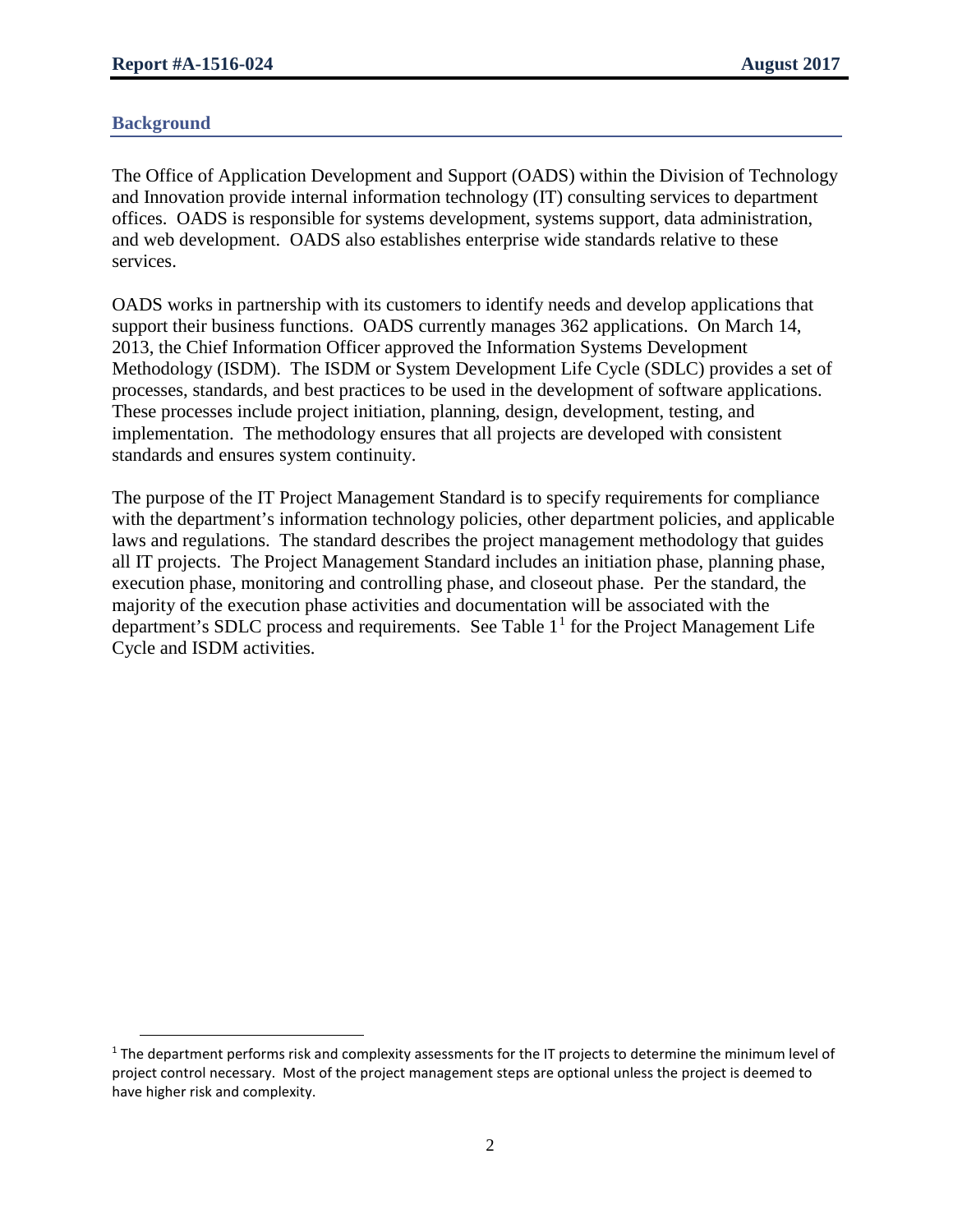#### Table  $1<sup>2</sup>$  $1<sup>2</sup>$  $1<sup>2</sup>$



While the Systems Development Methodology and Project Management Methodology are similar, they are not the same. The two methodologies should never compete against each other during the development of an IT project, nor should you attempt to execute a development project using just one of the methodologies. In fact, the two methodologies should complement each other during system development projects to ensure successful development of IT projects. <sup>[3](#page-2-1)</sup> Currently there is no department policy requiring the use of either the Project Management Standard or the ISDM.

We requested all applications developed and all IT projects overseen by OADS from July 1, 2014, through May 1, 2017. The department identified the Bureau of Educator Certification (BEC) Enterprise Licensing Project and the Statewide Course Numbering System (SCNS). Per the BEC Project Charter, "The original BEC Project, began in 2013, adopted an in-house development effort to try to refresh hardware and operating systems to current standard and then recode applications to current supportable software." Absent IT governance oversight, the contractors spent excessive time stabilizing and documenting the old system. After two years in development, the project stalled due to the complexity and challenge of trying to upgrade the current system. As a result, department management assigned the maintenance for the current BEC Enterprise Licensing Project to OADS and assigned a new project manager to assess the

<span id="page-2-0"></span><sup>&</sup>lt;sup>2</sup> Items with asterisks (\*) were not included in the department's Project Management Life Cycle or the System Development Life Cycle.

<span id="page-2-1"></span><sup>3</sup> <http://www.thinkforachange.com/blog/sdlcisnotapmmethodology/>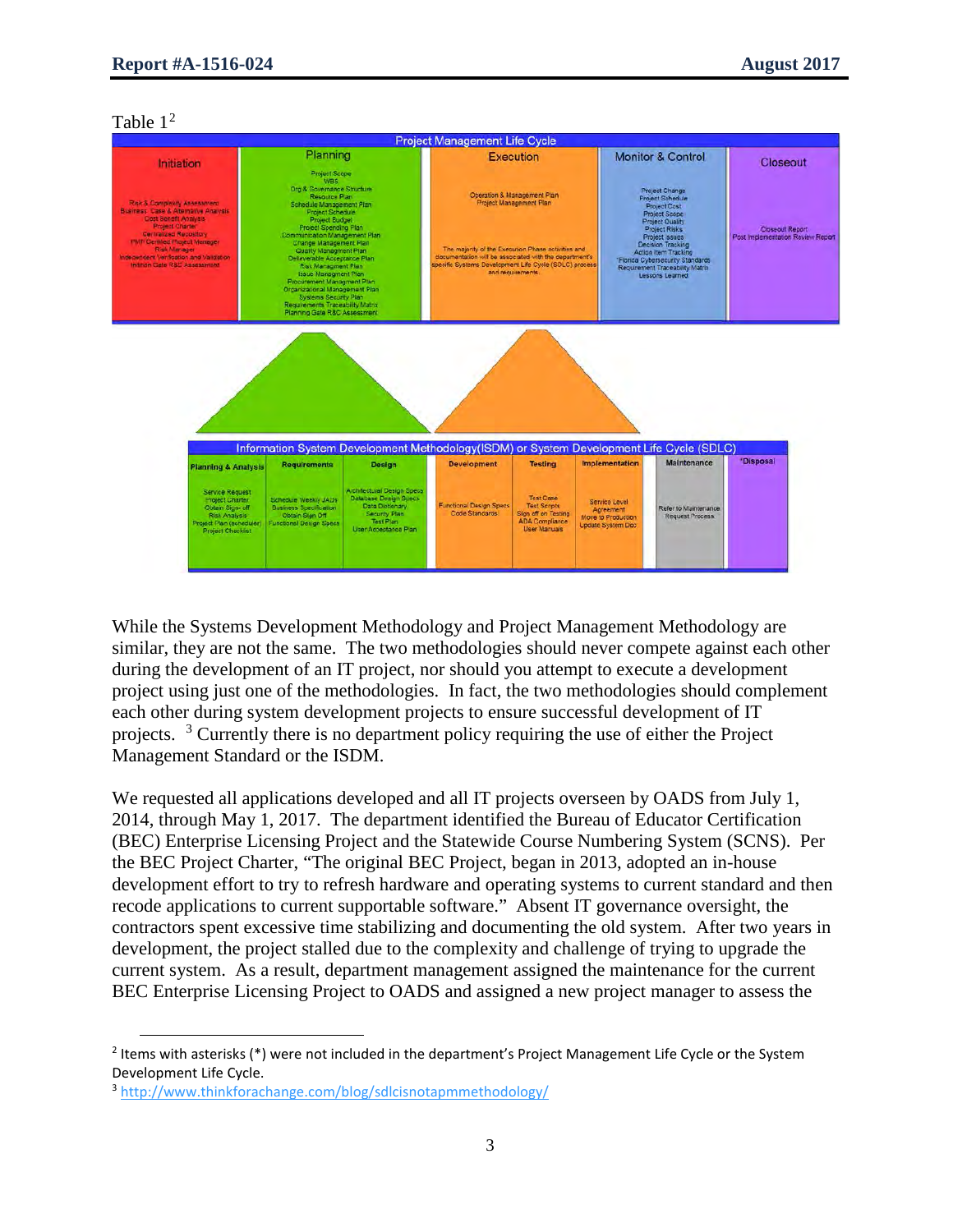development project and get it back on track. The project team and business sponsors unanimously agreed that a wholesale replacement of the system was needed. Through additional assessment, the project team identified a customizable off-the-shelf solution that met BEC's business requirements. Subsequently, the department purchased an off-the-shelf software solution for the BEC Enterprise Licensing Project and is customizing the software based on its specific needs. The project oversight team followed the department's Project Management Standard, but the project did not follow the department's ISDM. We determined that the project oversight team completed all requirements in the department's Project Management Standard with the exception of the security requirements identified in the Florida Cybersecurity Standards.

SCNS is a uniform system for numbering courses across public higher education institutions. The assigned numbers describe course content to improve research, assist program planning, and facilitate the transfer of students. The system was developed in 2003 using technology that is no longer supported by the department. The purpose of the SCNS project is to transition the current legacy system from its existing Java/Oracle technology to a new system that uses Microsoft's Structured Query Language database and .Net programming technologies. SCNS was initially considered a maintenance task; however, due to the complexity, timeframe, age of the system, and inexperience of the staff in JAVA, OADS converted the task to a project in May 2016. The project oversight team followed the department's Project Management Standard. We determined that the project oversight team completed most requirements in the department's Project Management Standard but failed to complete the security requirements identified in the Florida Cybersecurity Standards, a Business Case and Alternative Analysis, a Cost Benefit Analysis Plan, a Resource Plan, a Project Spending Plan, or an Operation & Management Plan. The SCNS project is currently over budget. A cost estimate was completed in April 2016 with an estimated cost of \$126,336.00. On April 25, 2017, OADS submitted an Application Development Request (ADR) form to request a true up of hours for the SCNS project and request additional hours. The new projected cost totals \$379,497.80, exceeding the original estimated cost by \$253,161.80. The Audit Results section below provides details of the identified deficiencies.

## **Findings**

## 1: The department lacks an overall IT governance framework.

Gartner defines IT governance as, "the processes that ensure the effective and efficient use of IT in enabling an organization to achieve its goals." Project governance provides business and project managers, the project team, project sponsors and all stakeholders with the structure, processes, decision‐making models, and tools to ensure the successful management of the project and delivery of the end product. Governance provides a framework for making project decisions and defining roles, responsibilities, and accountabilities to ensure the success of the project.

The OIG completed a consulting engagement to assist with the development of the department's IT governance plan in August 2016. That review noted that prior efforts to establish IT governance were largely unsuccessful. The engagement concluded with the department developing an Enterprise Project Management Governance Plan. According to the department's draft Project Management Governance Plan, the project governance structure would include a governance steering committee comprised of executive level decision makers. The governance steering committee, when established, would be the department's decision-making body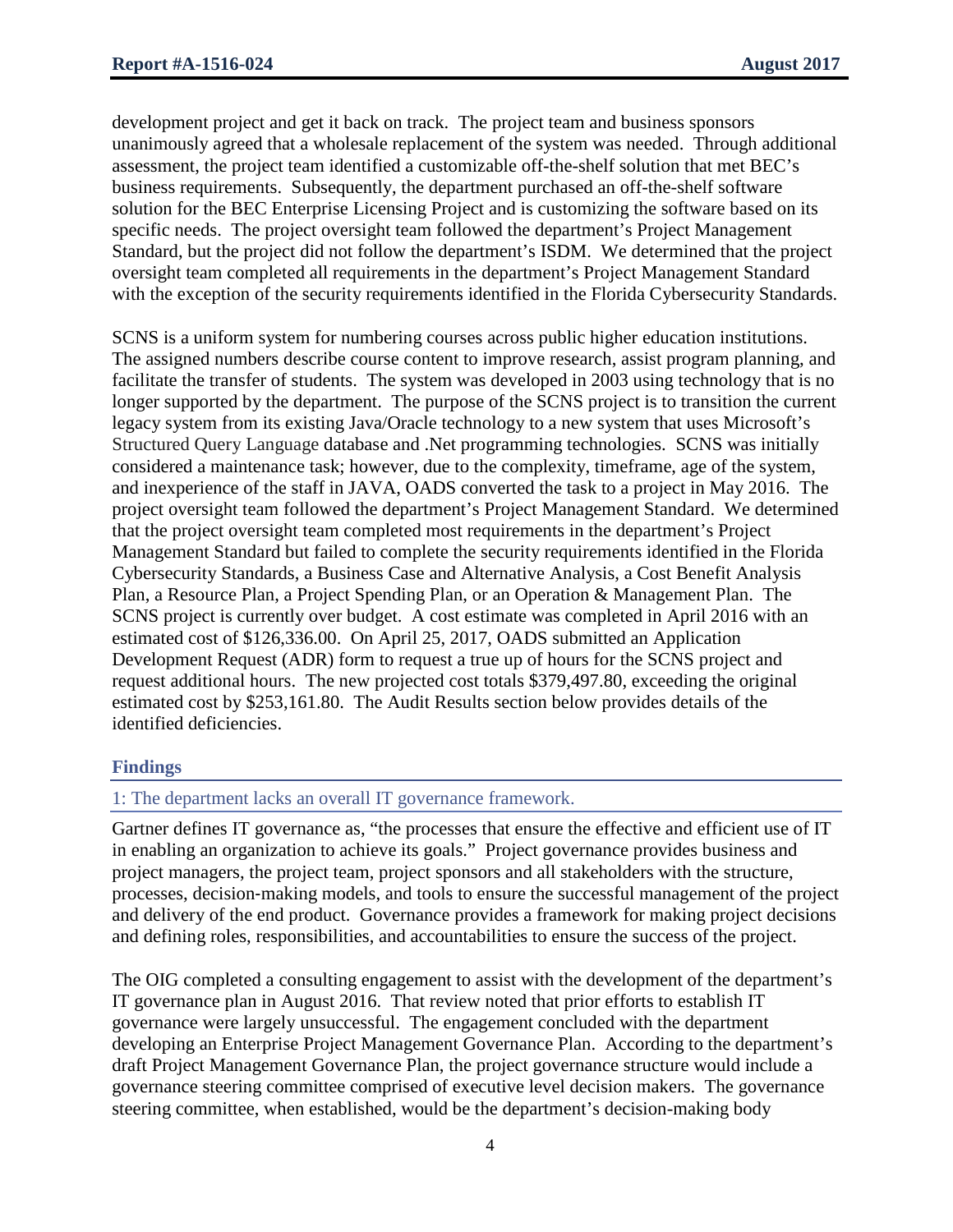responsible for reviewing, approving, and monitoring IT projects to ensure new projects fit the organization's strategic objectives; remain within budgeted timeframes and costs; and utilize IT resources based on assigned priority.

As of May 16, 2017, the Division of Technology and Innovation's Enterprise Project Management Governance Plan remains in draft form and has not been formally adopted or implemented, and no formal IT governance structure is currently in place. Absent an agencywide IT governance program and steering committee, stakeholders have no formal process for sharing project ideas, assignments, and tasks; approving and monitoring IT development projects; setting priorities for IT projects; and participating in strategic IT decisions. This could lead to duplicate IT development projects and projects that do not align with organizational strategic objectives. Since the department has a current data governance committee in place, project governance could be combined into the data governance meetings for time management and scheduling purposes. The data governance committee could vet the proposed projects and make recommendations to the executive level for approval and prioritization.

As described earlier in the report, the absence of agency-wide governance leads to divisions within the department not following a consistent development methodology and projects with no clear direction and oversight. This results in cost and hour overruns, which we observed in both the BEC Enterprise Licensing project and SCNS.

#### *Recommendation*

We recommend that the department approve and implement a project management governance plan. We recommend the approved plan establish a project governance structure, including a project steering committee, to enable department senior management to approve and monitor IT development projects, set priorities for IT projects, and participate in strategic IT decisions in a controlled and consistent manner.

#### *Management Response*

FDOE-IT concurs with the development of IT Governance. Therefore, we will work with the business units and the Data Governance Council to establish a project management plan for review and approval by leadership.

## 2: The department does not have enterprise Application Development policies.

Florida Administrative Code (F.A.C) Rule 74-2.003 requires agencies to, "Establish a System Development Life Cycle (SDLC) to manage system implementation and maintenance (PR.IP-2)". The ISDM or SDLC provides a consistent set of processes, standards, and best practices to be used in the development of software applications. These processes include project initiation, planning, design, development, testing, and implementation. The methodology ensures that all projects are developed with consistent standards and ensures system continuity. The department's last revision of the ISDM occurred on September 23, 2015.

We reviewed the OADS' ISDM and compared it to the National Institute of Standards and Technology (NIST) publication 800-64r2, F.A.C Rule 74, and ISACA's Control Objectives for Information and Related Technology (COBIT) to ensure alignment with national standards. We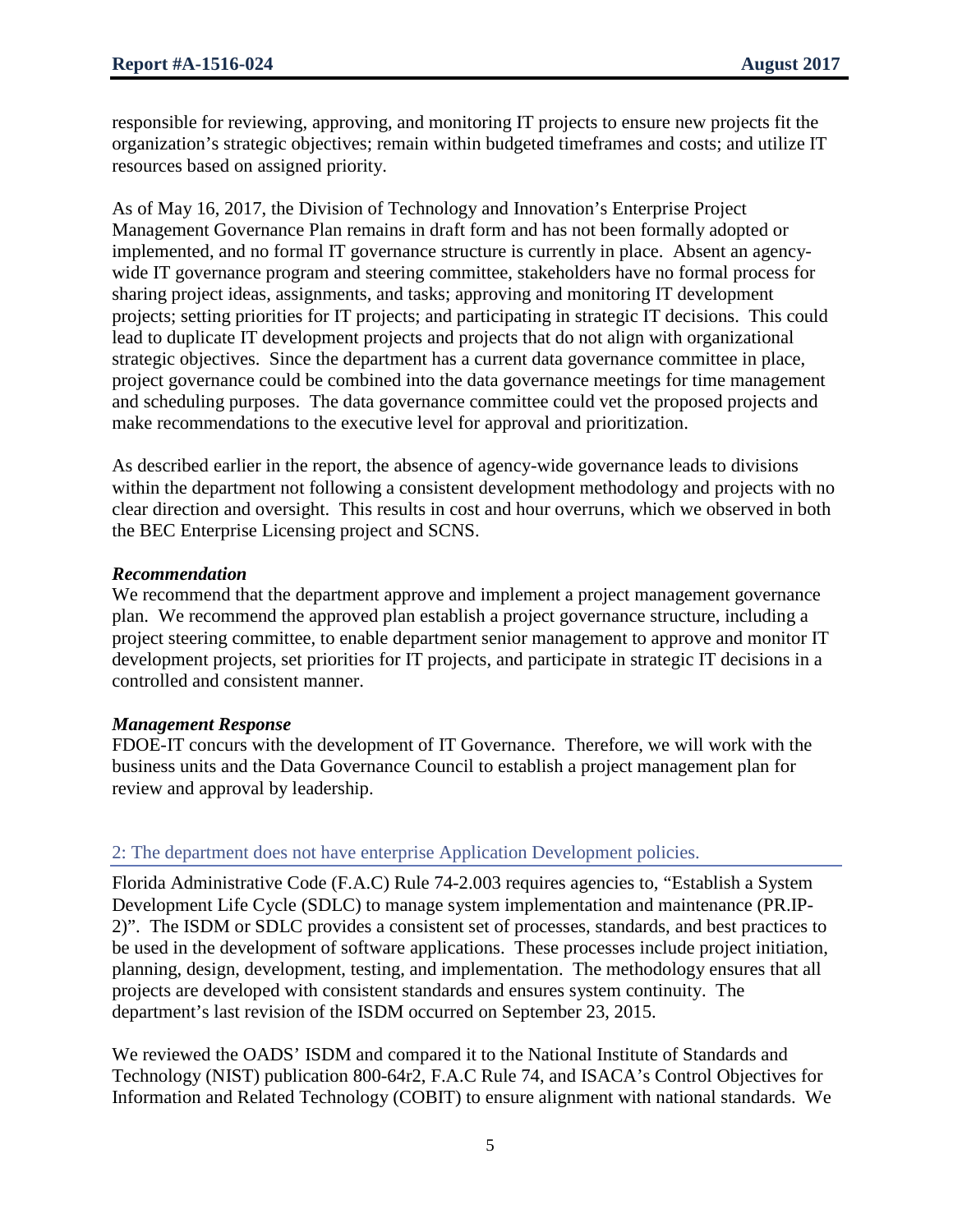determined the ISDM generally aligned with national standards, but some improvements could be made. The ISDM did not include the detailed security activities identified through NIST. NIST also includes a disposal phase, which is not included in the department's ISDM. The disposal phase is the final phase of the SDLC and provides for the disposal of a system and closeout of contracts. We additionally noted the OADS ISDM is based on the Information Technology Infrastructure Library (ITIL) standard; however, OADS was not able to provide the ITIL documentation.

During our review, we evaluated whether all agency divisions followed the OADS ISDM. We interviewed staff from various divisions and offices within the department to determine the methodologies utilized. We determined systems development at the department is a decentralized process managed by individual divisions and offices that create and develop their own data systems with little or no oversight from OADS. Various divisions have their own developers who build applications for specific offices. These decentralized divisions included the Division of Blind Services (DBS), the Division of Vocational Rehabilitation (DVR), and the Commission for Independent Education (CIE). We determined DBS and CIE do not utilize the department's ISDM. DVR utilizes the ISDM but includes a section called "ISDM Exemptions." We noted that additional offices have contracted developers who report to the IT division but office management was unaware of the ISDM.

As part of our evaluation, we determined OADS has established internal procedures such as the Applications Development Request (ADR) form and the ISDM, but has not developed agency wide policies to govern and mandate the use of the ISDM and Project Management Standard. Absent application development policies, department management and staff lack consistent direction and development parameters and tend to adopt what appears to be the best approach to serve their purpose. This lack of policies and consistent methodologies leads to cost and hour overruns in application development projects and increases the likelihood that critical steps, such as the security requirements analysis, can be omitted.

## *Recommendation*

We recommend the department develop and implement application development policies. These policies should include, but not be limited to:

- A requirement that the department's ISDM and Project Management Standard be followed for new application development projects and major modifications to existing applications;
- Definitions for projects, application modifications, and maintenance tasks, including criteria for differentiating major application modifications from routine application maintenance tasks (ex: risk, hours, complexity);
- Direction for establishing which projects must go through the governance process;
- A requirement that all new projects or major application modifications be assigned an applications development manager who has knowledge over the subject matter;
- A requirement that an ADR form be used to initiate new projects or application modifications; and
- Cost estimation guidelines.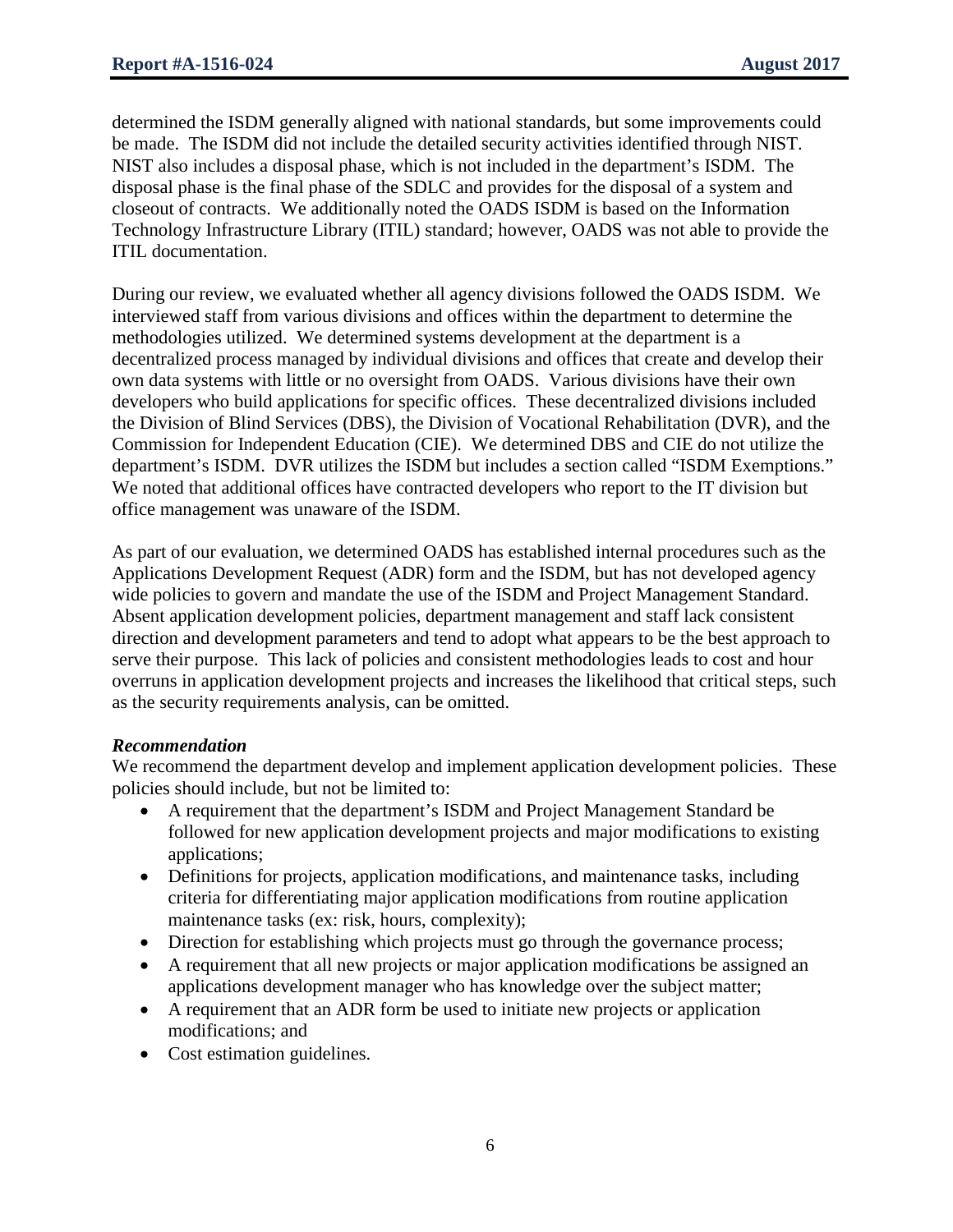We further recommend OADS consult with the other divisions and offices to update the current SDLC methodology and implement it department-wide. The revised SDLC should consider the various approaches to system implementation (build from scratch, purchase commercial software (COTS), modify commercial software, maintenance, etc.). Finally, we recommend the department include a closeout phase in the SDLC in order to align with national standards.

## *Management Response*

- FDOE-IT will work to update the ISDM and create a policy that requires all IT staff to follow the same methodologies;
- FDOE-IT will create project definitions vs maintenance task;
- FDOE-IT will develop guidelines that identify which projects will require governance process;
- FDOE-IT will establish a standard requiring that new projects and major application modifications be assigned to application knowledgeable subject matter;
- FDOE-IT will establish an internal policy governing the initiation of new projects and application modifications and the use of ADR forms;
- FDOE-IT will develop specific guidelines for applying cost estimates; and
- FDOE-IT will work to update the ISDM and create a policy that requires all IT staff to follow the same methodologies.

## 3. The department did not follow the Project Management Security Standard.

F.A.C. Rule 74-2.003 requires agencies to, "Establish a System Development Life Cycle (SDLC) to manage system implementation and maintenance (PR.IP-2)." The rule further requires agencies to review security requirements and controls for new technologies, ensure security reviews are approved before new applications are moved to production, and ensure the applications development team implements appropriate security controls to minimize risks to development projects. F.A.C. 74-2.002 states, "Each agency shall establish policies, procedures, and processes to manage and monitor the agency's regulatory, legal, risk, environmental, and operational IT requirements. Procedures shall address providing timely notification to management of cybersecurity risks."

According to NIST Special Publication 800-64, "Security planning should begin in the initiation phase by:

- Identifying key security roles for the system development;
- Identifying sources of security requirements, such as relevant laws, regulations, and standards;
- Ensuring all key stakeholders have a common understanding, including security implications, considerations, and requirements; and
- Outlining initial thoughts on key security milestones including time frames or the development triggers that signal a security step is approaching."

We requested all applications developed and projects overseen by OADS from July 1, 2014, through May 1, 2017, to determine if the project oversight team completed all application development requirements. The department identified the BEC Enterprise Licensing Project and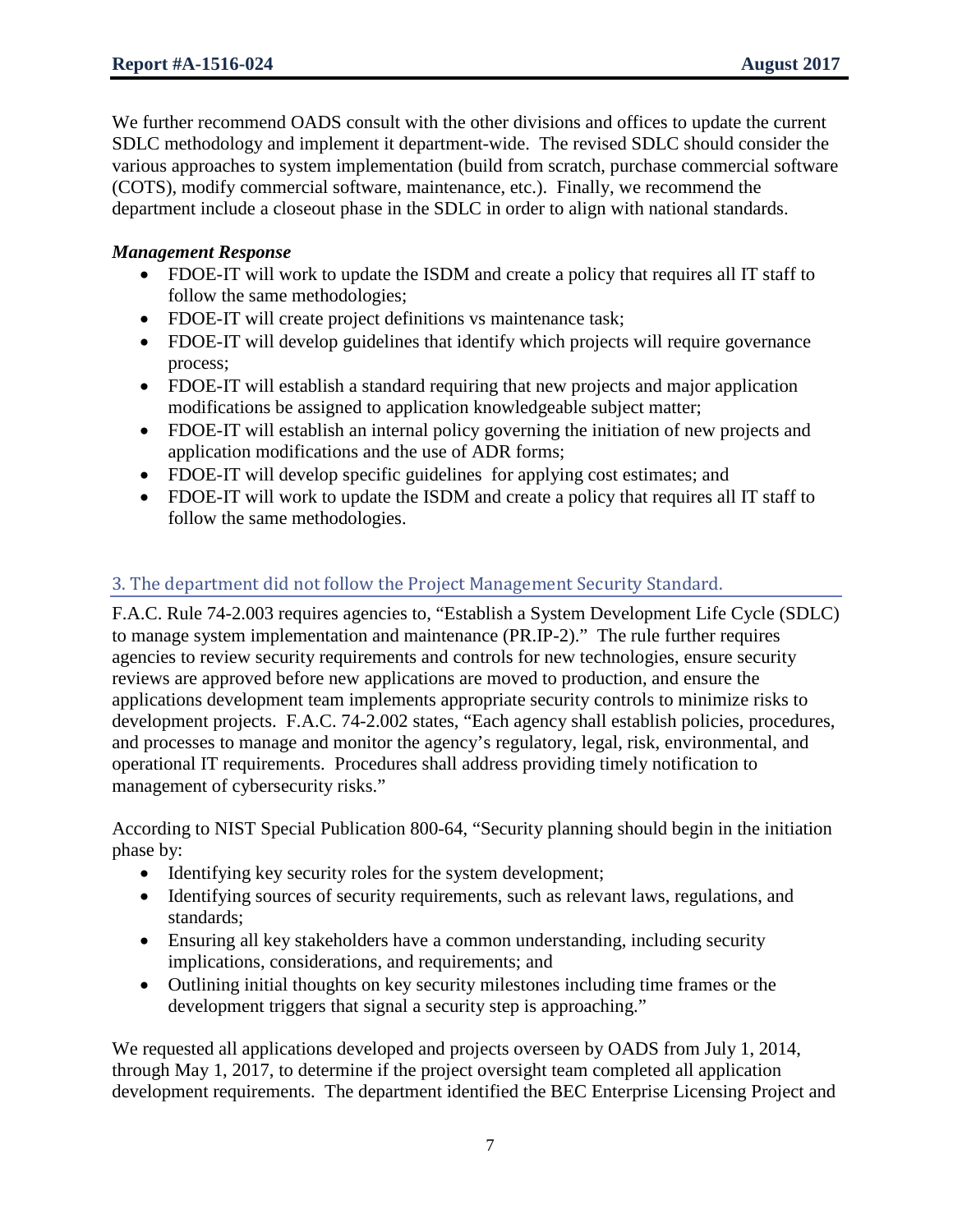SCNS. According to the project manager of the BEC Enterprise Licensing Project, the project was in the execution phase of its SDLC at the time of our review. The project oversight team followed the department's Project Management Standard but did not follow the ISDM. We determined that the project oversight team completed all requirements in the Project Management Standard with the exception of the security requirement.

We requested the BEC security plan; however, as of April 28, 2017, the plan remained in draft form and had not been approved by department management. Management indicated they were unaware of the security plan requirement due to the omission of the Florida Cybersecurity Standards from the department Project Management Standard. We interviewed staff and requested additional documentation to determine if the project oversight team identified security risks and requirements in the initiation phase of the project. Per staff, the team identified security requirements in January 2016, and the department required the vendor to ensure security was built into the new BEC licensing product. The project oversight team held an Executive Leadership briefing on January 28, 2016, and listed "identify core business and security requirements" as a standard activity. We found no additional documentation or description of the requirements discussed.

The SCNS project also followed the department's Project Management Standard. We requested the SCNS security plan; however, as of May 5, 2017, the plan was in draft form pending review. SCNS was developed in 2003. The purpose of the SCNS project is to transition the current legacy system from its existing Java/Oracle technology to a new system that uses an SQL database and .Net programming technologies. SCNS was initially considered a maintenance task; however, due to the complexity, timeframe, age of the system, and inexperience of the staff in JAVA, OADS converted the task to a project in May 2016. The conversion was to ensure the project followed the Project Management Standard and ISDM.

We compared the department's project management standard to F.A.C. Rule 74-1 to ensure alignment. We determined the department's Project Management Standard aligned with F.A.C. Rule 74-1 with the exception of the omitted Security Planning Requirement related to the Florida Cybersecurity Standards. The Florida Cybersecurity Standards includes a requirement to monitor and control projects in compliance with F.A.C. Rule 74-2, and is reflected in the monitoring and controlling phase of F.A.C. Rule 74-1. The Florida Cybersecurity Standards require each application with a categorization of a moderate impact or higher to have a documented system security plan.

In addition, we noted the department's minimum-security standards for software development were not up to date with the F.A.C. Rule 74. In the absence of integrated security, IT management are not fully aware of current risks and weaknesses, and cannot appropriately identify and prioritize security activities or initiatives, and rationalize budget considerations that would normally flow from planning discussions. Security should be planned well in advance as the implementation tools may take time and considerable resources to implement. Failure to implement adequate controls increases risk and other sensitive resources and the data it contains and exposes the projects to excessive change orders and can lead to increased cost and time.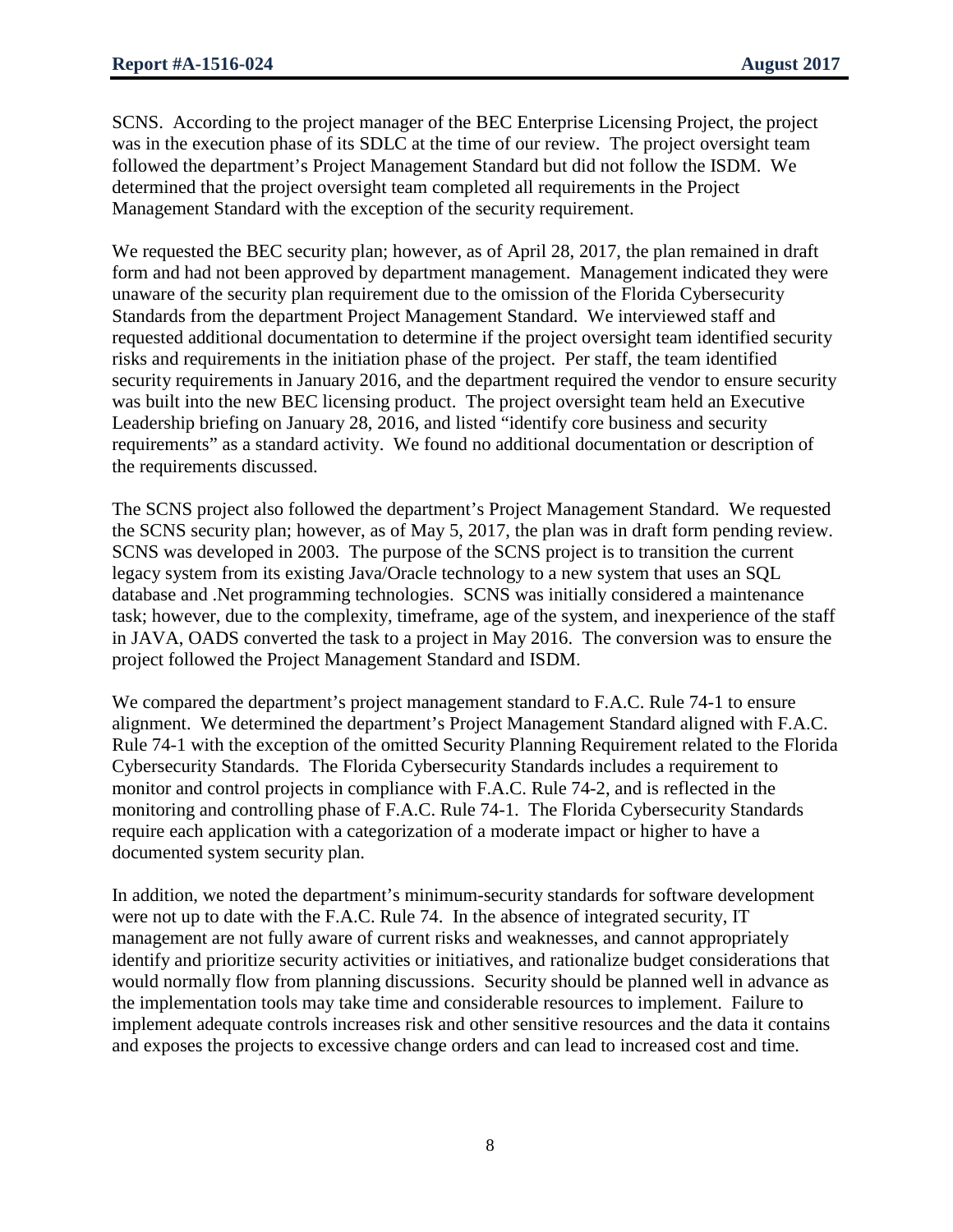#### *Recommendation*

We recommend the department update the Project Management Standard to include the Security Planning Requirement related to the Florida Cyber Security Standard and ensure the system security plan is documented for all applicable projects. We further recommend the department update the minimum-security standard to reflect the current F.A.C. Rule 74-2.

#### *Management Response*

FDOE-IT will resubmit the Enterprise Governance plan to leadership for approval ensuring that it includes the Security Planning Requirements related to the Florida Cyber Security Standard and ensure the system security plan is documented for all applicable projects and meets minimum security standard.

## 4. Application Development Cost Estimates are not reliable.

It is very important to accurately estimate the cost and duration of IT application development projects. If the potential costs and hours are underestimated, the resulting overruns could lead to forgoing key system functions due to a lack of funds or a complete project failure. Conversely, greatly overestimating costs could cause business owners to eliminate key functions unnecessarily or decline to build the needed system at all. Inaccurate estimates can harm the credibility of the information systems development group and jeopardize relationships with the business owners.

We reviewed a sample of cost estimates from July 1, 2014, through the end of fieldwork to determine if estimates were accurate. We determined that OADS completed a cost estimate for SCNS in April 2016. The project was a technology upgrade and originally considered a maintenance task. Due to the complexity, timeframe, age of the system, and inexperience of the staff in JAVA, OADS converted the task to a project in May 2016. The estimation work sheet from April 2016 estimated 3,948 hours with a projected cost of \$126,336.00. We noted two baseline hours changed on the estimation without justifications.

|                              |                                 |     | <b>Quantity Baseline</b>      | <b>Time</b> |
|------------------------------|---------------------------------|-----|-------------------------------|-------------|
| <b>Phases and Tasks</b>      |                                 |     | # of Items # of Hours Average |             |
| <b>Requirements Phase</b>    | <b>Estimation Guidelines</b>    |     |                               |             |
| <b>New Stored Procedures</b> | 1 hour for every table involved | 309 |                               | 618         |
| New Table                    | 2 hours per every 25 columns    | 54  |                               | 54          |

The original estimate multiplied the estimated hours of 3,948 by \$32.00 to reach a total cost of \$126,336.00. The rate was calculated incorrectly, as the department used the hourly rate of a developer instead of the department's blended rate. The blended rate is the average hourly rate of application development employees. These rates are adjusted throughout the year based on number of applications development employees and number of applications being supported.

The original estimation was conducted without a Business Analyst (BA) or technical documents. After conducting additional research, OADS created a new in-depth cost estimate and estimated the project would take 3,079 hours. OADS informed the project owner of the change in rate and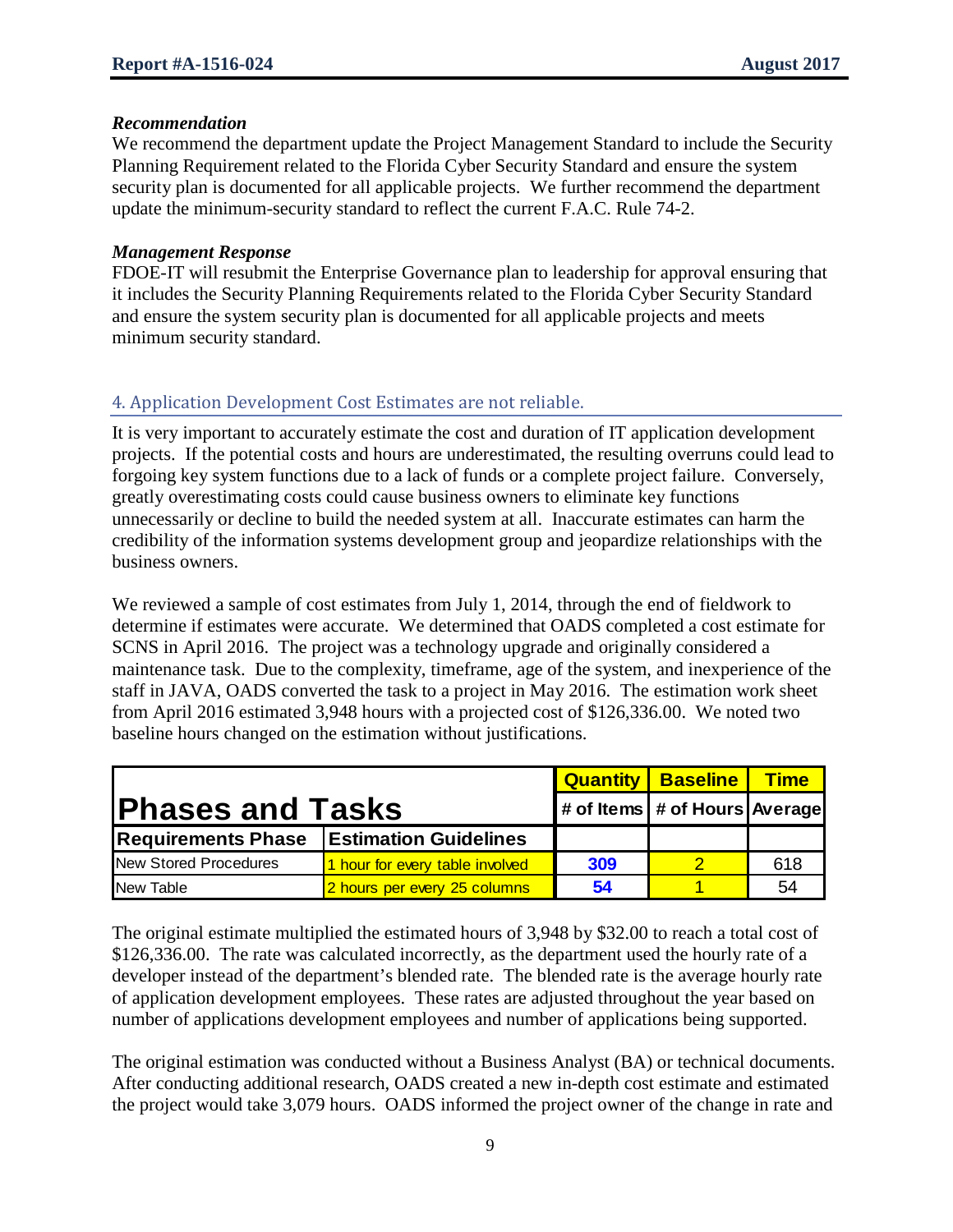hours and provided a Service Level Agreement (SLA) for FY 16-17, which included the new blended rate and allocated 3,040 hours to the project. With the new blended rate, the estimated cost of the project totaled \$201,794.20 (500 hours of contracted service at \$90 per hour and 2,540 hours for application support at \$61.73 per hour). The new cost exceeded the original estimate by \$75,458.20. On April 25, 2017, OADS submitted an ADR form to request a true up of hours for the SCNS project and request additional hours for the project. The project currently has used 379 more hours than originally budgeted. The ADR is requesting an additional 2,679 hours (379 hours to cover the current negative balance, 1,380 additional hours for FY 16/17 and 920 for FY 17/18). The additional requested hours, (2,000 hours for Development, 439 for contracted services, and 240 for a Database Analyst) will cost the division \$177,703.60. The new projected cost totals \$379,497.80, exceeding the original estimated cost by \$253,161.80. Per the Project Management Plan, the SCNS budget is currently \$349,344.00.

We also reviewed the projected recovery costs for FY 14-15, 15-16, and 16-17. We determined OADS had not calculated end of year costs during the scope of the audit. OADS completed a mid-year reconciliation for FY 15-16, which was the first activity of this kind. Per staff, performing actual end of year cost calculations is a planned activity for the end of FY 16-17. Calculating end of year costs would assist OADS in planning for the next year's activities and provide reliable future projections.

We determined the department does not have policies and procedures that govern cost estimates. The estimates for new development are contingent upon staff experience. Estimating costs early in the process without detailed research, lacking justification for deviations from the estimations, and completing estimations without a knowledgeable BA leads to inaccurate estimates, costs exceeding original estimates, and reputational harm. Previous year costs can assist with cost estimate and provide more reliable future projections.

#### *Recommendation*

We recommend OADS establish documented policies for conducting cost estimates. These policies should include, but not be limited to:

- Conducting detailed research with the business owner prior to estimating the costs of projects, applications, and maintenance activities;
- Having a knowledgeable BA participate in all cost estimates and document justifications for deviations from the estimates;
- Conducting periodic budget to actual comparisons to evaluate the accuracy of the cost estimates;
- Reviewing the cost estimates at the end of each project to evaluate the accuracy of the estimate and determine if adjustments to the methodology are warranted;
- Considering whether cost and hour estimates were met when evaluating project team members; and
- Completing end of fiscal year actual cost calculations to enable more reliable future projections.